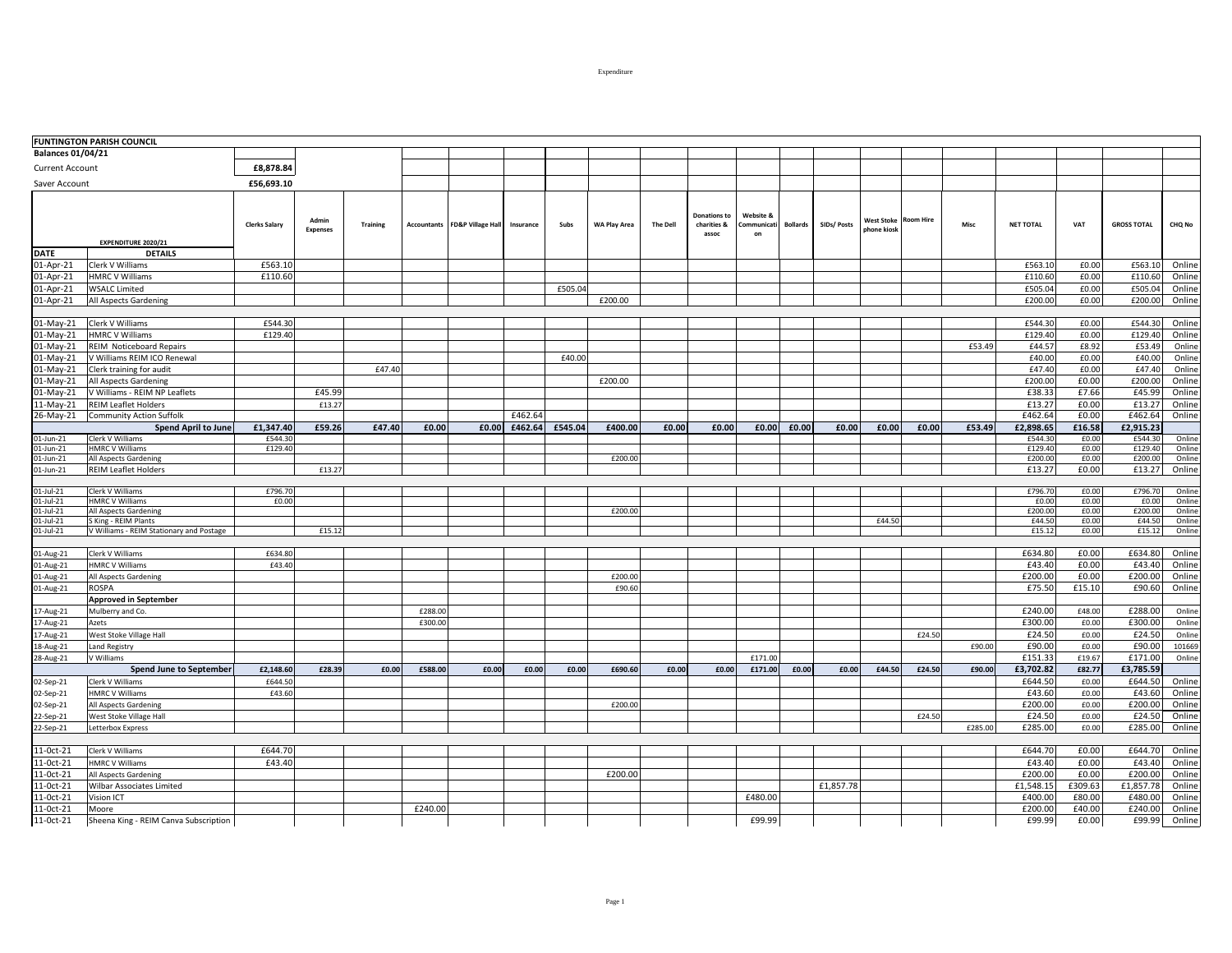|              | <b>EXPENDITURE 2020/21</b>            | <b>Clerks Salary</b> | Admir<br><b>Expenses</b> | <b>Training</b> | <b>Accountants</b> | <b>FD&amp;P Village Hall</b> | Insurance | Subs    | WA Play Area | <b>The Dell</b> | <b>Donations to</b><br>charities &<br>assoc | Website &<br>`ommunicat<br>on | <b>Bollards</b> | SIDs/ Posts     | West Stoke<br>hone kiosk | <b>Room Hire</b> | Misc      | <b>NET TOTAL</b> | <b>VAT</b> | <b>GROSS TOTAL</b> | <b>CHQ No</b> |
|--------------|---------------------------------------|----------------------|--------------------------|-----------------|--------------------|------------------------------|-----------|---------|--------------|-----------------|---------------------------------------------|-------------------------------|-----------------|-----------------|--------------------------|------------------|-----------|------------------|------------|--------------------|---------------|
|              | <b>Spend Septemebr to November</b>    | £1,376.20            | £0.00                    | £0.00           | £240.00            | £0.00                        | £0.00     | £0.00   | £400.00      | £0.00           | £0.00                                       | £579.99                       |                 | £0.00 £1,857.78 | £0.00                    | £24.50           | £285.00   | £4,333.84        | £429.63    | £4,763.47          |               |
| 05-Nov-21    | Clerk V Williams                      | £634.60              |                          |                 |                    |                              |           |         |              |                 |                                             |                               |                 |                 |                          |                  |           | £634.60          | £0.00      | £634.60            | Online        |
| 05-Nov-21    | <b>HMRC V Williams</b>                | £43.60               |                          |                 |                    |                              |           |         |              |                 |                                             |                               |                 |                 |                          |                  |           | £43.60           | £0.00      | £43.60             | Online        |
| 05-Nov-21    | All Aspects Gardening                 | £200.00              |                          |                 |                    |                              |           |         |              |                 |                                             |                               |                 |                 |                          |                  |           | £200.00          | £0.00      | £200.00            | Online        |
| 05-Nov-21    | V Williams REIM - NP Leaflets         |                      | £19.99                   |                 |                    |                              |           |         |              |                 |                                             |                               |                 |                 |                          |                  |           | £19.16           | £0.83      | £19.99             | Online        |
| 05-Nov-21    | Chichester District Council - Lease   |                      |                          |                 |                    |                              |           |         | £300.0       |                 |                                             |                               |                 |                 |                          |                  |           | £300.00          | £0.00      | £300.00            | Online        |
| 05-Nov-21    | S King REIM - Magnets                 |                      | £6.17                    |                 |                    |                              |           |         |              |                 |                                             |                               |                 |                 |                          |                  |           | £5.14            | £1.03      | £6.17              | Online        |
| 05-Nov-21    | Portsmouth Water Release of Info App  |                      |                          |                 |                    |                              |           |         | £36.00       |                 |                                             |                               |                 |                 |                          |                  |           | £30.00           | £6.00      | £36.00             | Online        |
| 29-Nov-21    | RBL - Poppy Appeal                    |                      |                          |                 |                    |                              |           |         |              |                 | £50.00                                      |                               |                 |                 |                          |                  |           | £50.00           | £0.00      | £50.00             | Online        |
|              | <b>Spend Septemebr to November</b>    | £878.20              | £26.16                   | £0.00           | £0.00              | £0.00                        | £0.00     | £0.00   | £336.00      | £0.00           | £50.00                                      | £0.00                         | £0.00           | £0.00           | £0.00                    | £0.00            | £0.00     | £1.282.50        | £7.86      | £1.290.36          |               |
|              | Bank Reconciliation 01/12/2021        | £5,750.40            | £113.81                  | £47.40          | £828.00            | £0.00                        | £462.64   | £545.04 | £1,826.60    | £0.00           | £50.00                                      | £750.99                       |                 | £0.00 £1,857.78 | £44.50                   | £49.00           | £428.49   | £12,217.81       | £536.84    | £12.754.65         |               |
| 01-Dec-21    | Clerk V Williams                      | £644.70              |                          |                 |                    |                              |           |         |              |                 |                                             |                               |                 |                 |                          |                  |           | £644.70          | £0.00      | £644.70            | Online        |
| 01-Dec-21    | <b>HMRC V Williams</b>                | £43.40               |                          |                 |                    |                              |           |         |              |                 |                                             |                               |                 |                 |                          |                  |           | £43.40           | £0.00      | £43.40             | Online        |
| 01-Dec-21    | Colin Arnold - Dell                   |                      |                          |                 |                    |                              |           |         |              | £1,000.00       |                                             |                               |                 |                 |                          |                  |           | £1,000.00        | £0.00      | £1,000.00          | Online        |
| 01-Dec-21    | V Williams REIM Key for Noticeboard   |                      |                          |                 |                    |                              |           |         |              |                 |                                             |                               |                 |                 |                          |                  | £10.80    | £9.00            | £1.80      | £10.80             | Online        |
| 01-Dec-21    | V Williams REIM - Wel Medical         |                      | £43.20                   |                 |                    |                              |           |         |              |                 |                                             |                               |                 |                 |                          |                  |           | £36.00           | £7.20      | £43.20             | Online        |
| 01-Dec-21    | Mulberry and Co - Interim Audit       |                      |                          |                 | £216.00            |                              |           |         |              |                 |                                             |                               |                 |                 |                          |                  |           | £180.00          | £36.00     | £216.00            | Online        |
| 01-Dec-21    | West Stoke Village Hall               |                      |                          |                 |                    |                              |           |         |              |                 |                                             |                               |                 |                 |                          | £10.50           |           | £10.50           | £0.00      | £10.50             | Online        |
| 29-Dec-21    | Samaritans                            |                      |                          |                 |                    |                              |           |         |              |                 | £300.00                                     |                               |                 |                 |                          |                  |           | £300.00          | £0.00      | £300.00            | 101670        |
| 29-Dec-21    | Citizens Advice Bureau                |                      |                          |                 |                    |                              |           |         |              |                 | £250.00                                     |                               |                 |                 |                          |                  |           | £250.00          | £0.00      | £250.00            | 101672        |
| 29-Dec-21    | Ashling Cricket Club                  |                      |                          |                 |                    |                              |           |         |              |                 | £150.00                                     |                               |                 |                 |                          |                  |           | £150.00          | £0.00      | £150.00            | 101675        |
| 29-Dec-21    | Good Neighbours                       |                      |                          |                 |                    |                              |           |         |              |                 | £150.00                                     |                               |                 |                 |                          |                  |           | £150.00          | £0.00      | £150.00            | 101676        |
| 29-Dec-21    | West Ashling Village Hall             |                      |                          |                 |                    | £1,000.00                    |           |         |              |                 |                                             |                               |                 |                 |                          |                  |           | £1,000.00        | £0.00      | £1,000.00          | 101679        |
| 29-Dec-21    | <b>Ralph Restorations</b>             |                      |                          |                 |                    |                              |           |         |              |                 |                                             |                               |                 |                 | £60.00                   |                  |           | £60.00           | £0.00      | £60.00             | Online        |
|              | <b>Spend December</b>                 | £688.10              | £43.20                   | £0.00           | £216.00            | £1.000.00                    | £0.00     | £0.00   | £0.00        | £1,000.00       | £850.00                                     | £0.00                         | £0.00           | £0.00           | £60.00                   | £10.50           | £10.80    | £3,833.60        | £45.00     | £3,878.60          |               |
|              | <b>Bank Reconciliation 01/012022</b>  | £6.438.50            | £157.01                  | £47.40          | £1.044.00          | £1.000.00                    | £462.64   | £545.04 | £1.826.60    | £1,000.00       | £900.00                                     | £750.99                       | £0.00           | £1.857.78       | £104.50                  | £59.50           | £439.29   | £16,051.41       | £581.84    | £16,633.25         |               |
| $01$ -Jan-21 | Clerk V Williams                      | £654.40              |                          |                 |                    |                              |           |         |              |                 |                                             |                               |                 |                 |                          |                  |           | £654.40          | £0.00      | £654.40            | Online        |
| $01$ -Jan-21 | <b>HMRC V Williams</b>                | £43.60               |                          |                 |                    |                              |           |         |              |                 |                                             |                               |                 |                 |                          |                  |           | £43.60           | £0.00      | £43.60             | Online        |
| $01$ -Jan-21 | V Williams REIM - stamps              |                      | £7.92                    |                 |                    |                              |           |         |              |                 |                                             |                               |                 |                 |                          |                  |           | £7.92            | £0.00      | £7.92              | Online        |
| $01$ -Jan-21 | West Stoke Village Hall               |                      |                          |                 |                    |                              |           |         |              |                 |                                             |                               |                 |                 |                          | £105.00          |           | £105.00          | £0.00      | £105.00            | Online        |
|              | Spend January                         | £698.00              | £7.92                    | £0.00           | £0.00              | £0.00                        | £0.00     | £0.00   | £0.00        | £0.00           | £0.00                                       | £0.00                         | £0.00           | £0.00           | £0.00                    | £105.00          | £0.00     | £810.92          | £0.00      | £810.92            |               |
|              | Bank Reconciliation 01/02/2022        | £7,136.50            | £164.93                  |                 | £47.40 £1.044.00   | £1.000.00                    | £462.64   | £545.04 | £1.826.60    | £1,000.00       | £900.00                                     | £750.99                       | £0.00           | £1,857.78       | £104.50                  | £164.50          | £439.29   | £16,862.33       | £581.84    | £17.444.17         |               |
| 01-Feb-22    | Clerk V Williams                      | £637.50              |                          |                 |                    |                              |           |         |              |                 |                                             |                               |                 |                 |                          |                  |           | £637.50          | £0.00      | £637.50            | Online        |
| 01-Feb-22    | <b>HMRC V Williams</b>                | £43.40               |                          |                 |                    |                              |           |         |              |                 |                                             |                               |                 |                 |                          |                  |           | £43.40           | £0.00      | £43.40             | Online        |
| 01-Feb-22    | V Williams REIM - Wel Medical         |                      | £47.94                   |                 |                    |                              |           |         |              |                 |                                             |                               |                 |                 |                          |                  |           | £39.95           | £7.99      | £47.94             | Online        |
| 01-Feb-22    | Funtington PCC - Hall Hire            |                      |                          |                 |                    |                              |           |         |              |                 |                                             |                               |                 |                 |                          | £20.00           |           | £20.00           | £0.00      | £20.00             | Online        |
| 09-Feb-22    | Victim Support                        |                      |                          |                 |                    |                              |           |         |              |                 | £300.00                                     |                               |                 |                 |                          |                  |           | £300.00          | £0.00      | £300.00            | 101677        |
| 04-Feb-22    | Parochial Churches                    |                      |                          |                 |                    |                              |           |         |              |                 | £300.00                                     |                               |                 |                 |                          |                  |           | £300.00          | £0.00      | £300.00            | 101674        |
|              | <b>Spend February</b>                 | £680.90              | £47.94                   | £0.00           | £0.00              | £0.00                        | £0.00     | £0.00   | £0.00        | £0.00           | £600.00                                     | £0.00                         | £0.00           | £0.00           | £0.00                    | £20.00           | £0.00     | £1,340.85        | £7.99      | £1,348.84          |               |
|              | Bank Reconciliation 01/03/2022        | £7,817.40            | £212.87                  |                 | £47.40 £1,044.00   | £1,000.00                    | £462.64   | £545.04 | £1,826.60    | £1,000.00       | £1,500.00                                   | £750.99                       | £0.00           | £1,857.78       | £104.50                  | £184.50          | £439.29   | £18,203.18       | £589.83    | £18,793.01         |               |
| 01-Mar-22    | Clerk V Williams                      | £624.70              |                          |                 |                    |                              |           |         |              |                 |                                             |                               |                 |                 |                          |                  |           | £624.70          | £0.00      | £624.70 Online     |               |
| 01-Mar-22    | <b>HMRC V Williams</b>                | £43.60               |                          |                 |                    |                              |           |         |              |                 |                                             |                               |                 |                 |                          |                  |           | £43.60           | £0.00      |                    | £43.60 Online |
| 01-Mar-22    | <b>WEL Medical Pads</b>               |                      |                          |                 |                    |                              |           |         |              |                 |                                             |                               |                 |                 |                          |                  | £47.94    | £39.95           | £7.99      |                    | £47.94 Online |
| 01-Mar-22    | Oneill Homer                          |                      |                          |                 |                    |                              |           |         |              |                 |                                             |                               |                 |                 |                          |                  | £1,320.00 | £1,100.00        | £220.00    | £1,320.00 Online   |               |
| 01-Mar-22    | <b>Elmcroft Tree Services</b>         |                      |                          |                 |                    |                              |           |         | £4,830.00    |                 |                                             |                               |                 |                 |                          |                  |           | £4,025.00        | £805.00    | £4,830.00 Online   |               |
| 01-Mar-22    | <b>Elmcroft Tree Services</b>         |                      |                          |                 |                    |                              |           |         | £2,244.00    |                 |                                             |                               |                 |                 |                          |                  |           | £1,870.00        | £374.00    | £2,244.00 Online   |               |
| 01-Mar-22    | V Williams REIM                       |                      | £3.94                    |                 |                    |                              |           |         |              |                 |                                             |                               |                 |                 |                          |                  |           | £3.94            | £0.00      |                    | £3.94 Online  |
| 01-Mar-22    | <b>SLCC</b>                           |                      |                          |                 |                    |                              |           | £115.00 |              |                 |                                             |                               |                 |                 |                          |                  |           | £115.00          | £0.00      | £115.00 Online     |               |
| 28-Mar-22    | Groundwork UK r/c                     |                      |                          |                 |                    |                              |           |         |              |                 |                                             |                               |                 |                 |                          |                  | £570.00   | £570.00          | £0.00      | £570.00 Online     |               |
|              | <b>Spend February</b>                 | £668.30              | £3.94                    | £0.00           | £0.00              | £0.00                        | £0.00     | £115.00 | £7,074.00    | £0.00           | £0.00                                       | £0.00                         | £0.00           | £0.00           | £0.00                    | £0.00            | £1,937.94 | £8,392.19        | £1,406.99  | £9,799.18          |               |
|              | <b>Bank Reconciliation 01/03/2022</b> | £8.485.70            | £216.81                  |                 | £47.40 £1.044.00   | £1,000.00                    | £462.64   | £660.04 | £8,900.60    | £1,000.00       | £1,500.00                                   | £750.99                       | £0.00           | £1,857.78       | £104.50                  | £184.50          | £2,377.23 | £26,595.37       | £1,996.82  | £28,592.19         |               |
|              | <b>Bank Reconciliation</b>            |                      |                          |                 |                    |                              |           |         |              |                 |                                             |                               |                 |                 |                          |                  |           |                  |            |                    |               |
|              | <b>April Starting balance</b>         | £8,878.84            |                          |                 |                    |                              |           |         |              |                 |                                             |                               |                 |                 |                          |                  |           |                  |            |                    |               |
|              | minus expenditure                     | £28.592.19           |                          |                 |                    |                              |           |         |              |                 |                                             |                               |                 |                 |                          |                  |           |                  |            |                    |               |
|              |                                       |                      |                          |                 |                    |                              |           |         |              |                 |                                             |                               |                 |                 |                          |                  |           |                  |            |                    |               |

Page 2